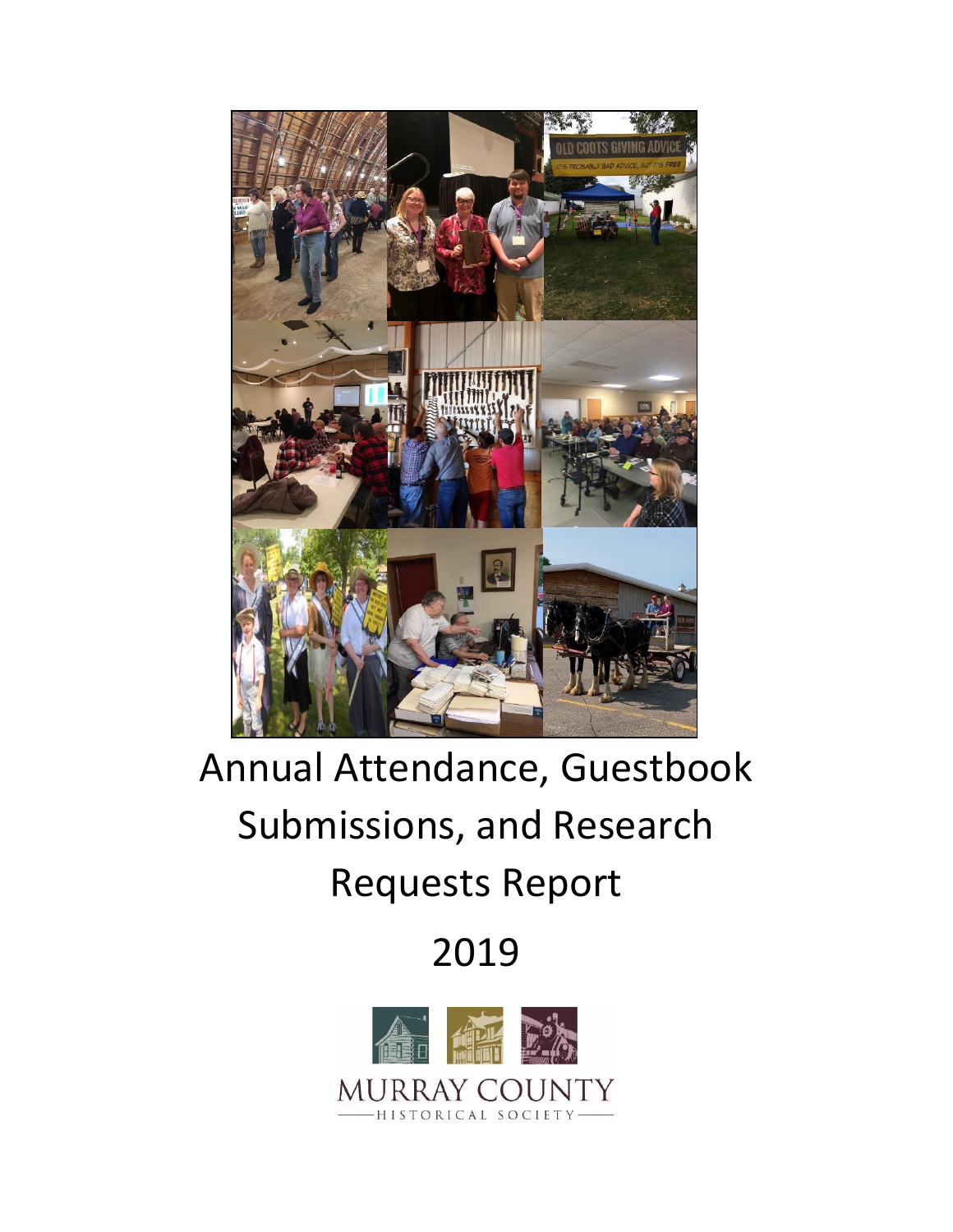#### Attendance Overview

#### 2019 Attendance by Month

| January   | 154  |
|-----------|------|
| February  | 184  |
| March     | 434  |
| April     | 266  |
| May       | 326  |
| June      | 203  |
| July      | 318  |
| August    | 1204 |
| September | 218  |
| October   | 625  |
| November  | 304  |
| December  | 265  |
| Total     | 4501 |

#### 2018 Attendance by Month (To Compare)

| January   | 225  |
|-----------|------|
| February  | 208  |
| March     | 137  |
| April     | 143  |
| May       | 222  |
| June      | 110  |
| July      | 334  |
| August    | 869  |
| September | 134  |
| October   | 527  |
| November  | 314  |
| December  | 192  |
| Total     | 3415 |

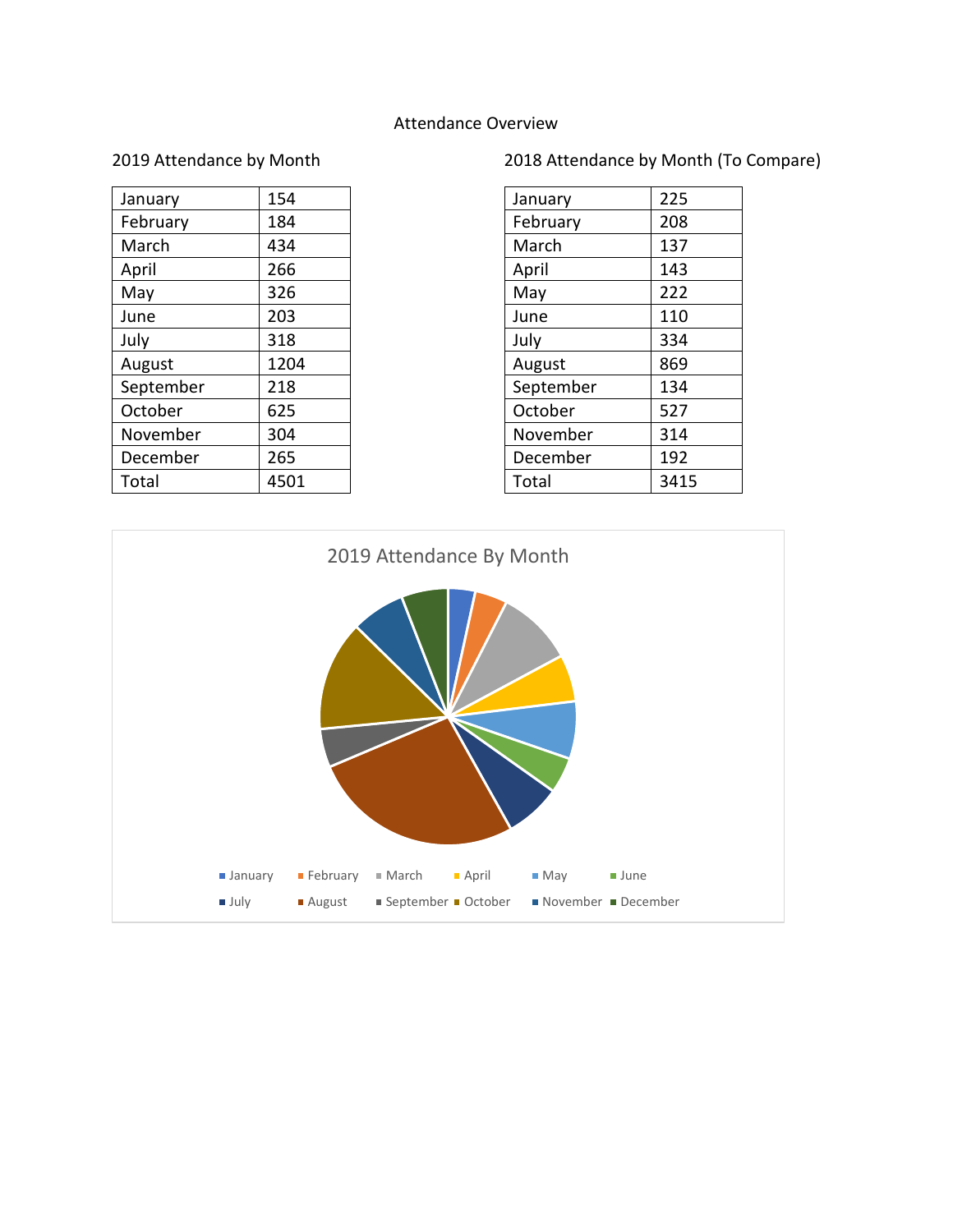| January  | 1/8 - Shalom Bible College & Seminary Group Tour, Museum and<br>$\bullet$  |  |
|----------|----------------------------------------------------------------------------|--|
|          | Sierk                                                                      |  |
|          | 1/8 - MCHS Board Meeting, DHH<br>٠                                         |  |
|          | 1/10 - Lunchbox Lecture, The History of Golf in Murray County<br>$\bullet$ |  |
|          | Region, Janet Timmerman, 4-H Building                                      |  |
| February | 2/9 - Trivia Night, Hadley Community Center<br>٠                           |  |
|          | 2/14 - Lunchbox Lecture, Memoir of Working in the US Capitol,              |  |
|          | Christy Riley, 4-H Building                                                |  |
|          | 2/16 - Book Club Meeting, DHH<br>٠                                         |  |
| March    | 3/12 - MCHS Board Meeting, Museum<br>$\bullet$                             |  |
|          | 3/13 - Mural Meeting, DHH                                                  |  |
|          | 3/15 - Lunchbox Lecture, German POW Camps in Southwest<br>$\bullet$        |  |
|          | Minnesota, Colleen Gengler, 4-H Building                                   |  |
|          | 3/16 - ECFE Fair, MCC Gym, Fishing theme<br>$\bullet$                      |  |
|          | 3/18 - Book Club Meeting, DHH                                              |  |
|          | 3/21 - Strategic Plan Meeting, DHH<br>٠                                    |  |
|          | 3/26 - MCC Interior Decorating Class Tour, DHH<br>٠                        |  |
|          | 3/27 - Mural Meeting, DHH<br>$\bullet$                                     |  |
| April    | 4/16 - Lake Wilson Study Club, DHH<br>$\bullet$                            |  |
|          | 4/17 – Genealogy Group, 101, 2 pm, DHH<br>$\bullet$                        |  |
|          | 4/17 - Genealogy Group, 101, 7 pm, DHH<br>$\bullet$                        |  |
|          | 4/18 - Lunchbox Lecture, Korea: The Forgotten Warriors, Gary Kass,         |  |
|          | 4-H Building                                                               |  |
|          | 4/27 - MCC Prom Photos, DHH                                                |  |
|          | 4/30 - Little Minnesota Talk, 4-H Building<br>$\bullet$                    |  |
| May      | 5/4 - MCC Spanish Class Tour, DHH<br>$\bullet$                             |  |
|          | 5/6 - MCC Spanish Class Tour, DHH<br>$\bullet$                             |  |
|          | 5/8 - MCC Spanish Class Tour, DHH<br>$\bullet$                             |  |
|          | 5/11 - Mother's Day Tea, DHH<br>$\bullet$                                  |  |
|          | 5/14 – MCHS Board Meeting, DHH                                             |  |
|          | 5/15 - Edgerton Fieldtrip, Sierk Building, Museum, Wornson Cabin           |  |
|          | 5/26 - Baby Shower, DHH                                                    |  |
|          | 5/28 - MCC History Class, Museum                                           |  |
| June     | 6/11 - MCHS Board Meeting, DHH<br>$\bullet$                                |  |
|          | 6/19 - Genealogy Group, MCM Resource Tour, 2 pm, Museum                    |  |
|          | 6/19 - Genealogy Group, MCM Resource Tour, 7 pm, Museum                    |  |
|          | 6/25 - Quilt Presentation, Janet Timmerman, Slayton Methodist              |  |
|          | Church                                                                     |  |
|          | 6/27 - Prairieland Genealogy Society Group Outreach, Museum                |  |
| July     | 7/9 - MCHS Board Meeting, Vos Museum<br>$\bullet$                          |  |

### 2019 Programs, Tours, and Rentals by Month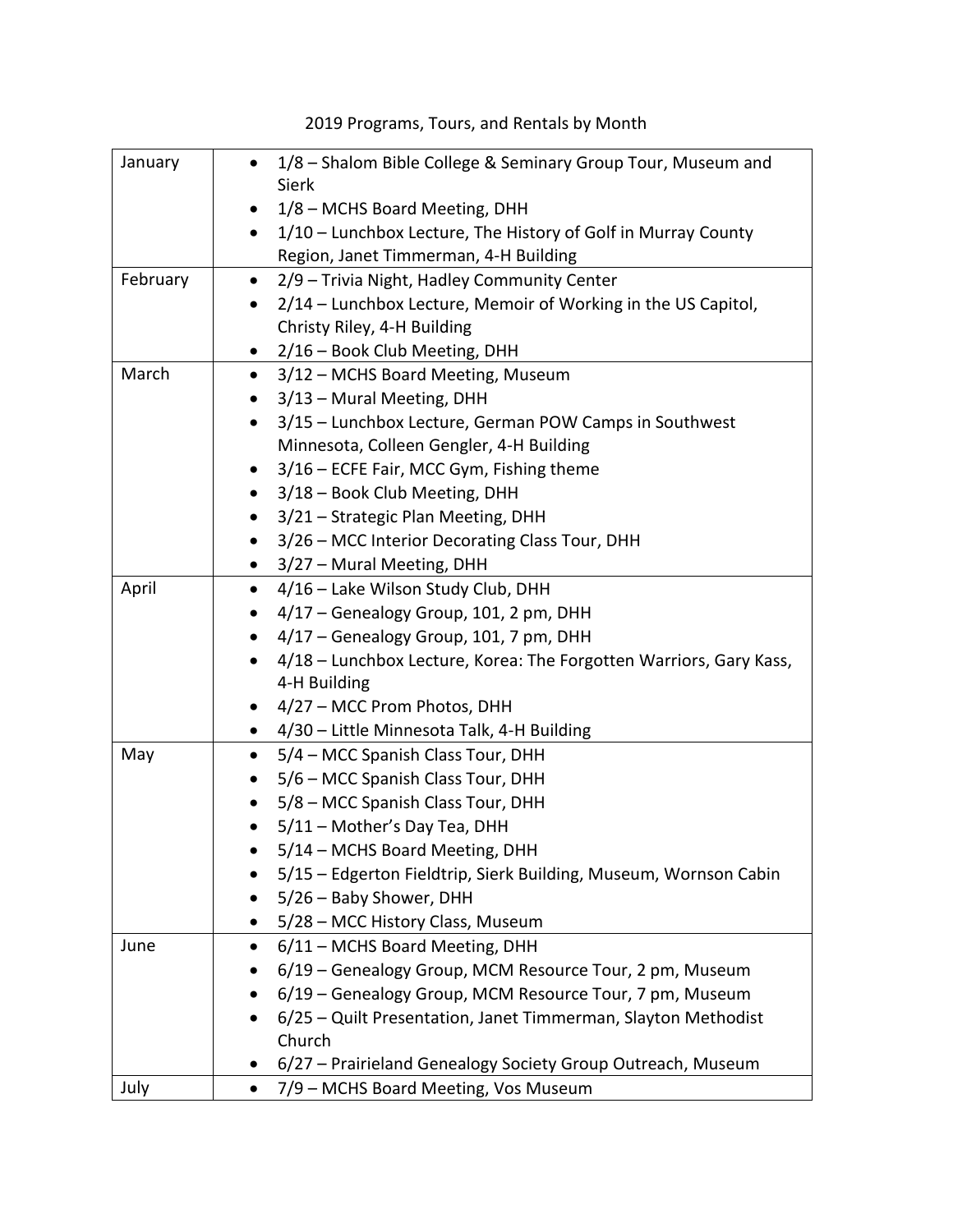|           | 7/14 - History Theatre Glensheen Bus Trip<br>$\bullet$                           |  |
|-----------|----------------------------------------------------------------------------------|--|
|           | 7/18 - Front Porch Music Series, Starfire, DHH<br>$\bullet$                      |  |
|           | 7/25 - Front Porch Music Series, Maple Street, DHH<br>$\bullet$                  |  |
|           | 7/31 - Millinery/Josephine Low Presentation, Janet Timmerman<br>$\bullet$        |  |
| August    | 8/1 - Front Porch Music Series, Jazz with Ross and Pete, DHH<br>$\bullet$        |  |
|           | 8/14-17 - Murray County Fair<br>٠                                                |  |
|           | 8/21 – Genealogy Group, Reading Photographs, Fulda City Hall<br>$\bullet$        |  |
|           | 8/27 - Northern Bedrock Group Tour, Sierk, Museum, Dinehart<br>$\bullet$         |  |
| September | 9/6 - Regional County Administrators Meeting, DHH<br>$\bullet$                   |  |
|           | 9/10 - MCHS Board Meeting, DHH<br>$\bullet$                                      |  |
|           | 9/12 - Pioneer Public Television Country Music Screening, Breezy<br>$\bullet$    |  |
|           | Barn, Currie/Tracy                                                               |  |
|           | 9/21 - Fashion Show Rental, DHH<br>$\bullet$                                     |  |
|           | 9/25 - Genealogy Group, Fulda Heritage Society Resource Tour,<br>$\bullet$       |  |
|           | Fulda                                                                            |  |
| October   | 10/11 - MCC Pioneer Day, Museum and Wornson Cabin<br>$\bullet$                   |  |
|           | 10/12 - Flashlight Tour, 6:30 pm, 7:30 pm, 8:30 pm, DHH<br>$\bullet$             |  |
|           | 10/17 - Genealogy Group, Writing Family History, 2pm, Museum<br>$\bullet$        |  |
|           | 10/17 - Genealogy Group, Writing Family History, 7 pm. Museum<br>$\bullet$       |  |
|           | 10/31 - Trick-or-Treating, DHH<br>$\bullet$                                      |  |
| November  | 11/3 - Annual Meeting, Painted Prairie Vineyard<br>$\bullet$                     |  |
|           | 11/10 - International Holiday Traditions Open House, DHH                         |  |
|           | 11/14 - Lunchbox Lecture, Life at a Small-Town Paper, Kathy Miller<br>$\bullet$  |  |
|           | Brandt, 4-H Building                                                             |  |
|           | 11/14 - Lake Wilson Study Club, Museum                                           |  |
| December  | 12/3 - Baptist Church Rental, DHH<br>$\bullet$                                   |  |
|           | 12/5 - Volunteer Appreciation Open House, DHH<br>$\bullet$                       |  |
|           | 12/9 - Social Services Holiday Party, DHH<br>$\bullet$                           |  |
|           | 12/12 - Lunchbox Lecture, The Sara Wakefield Story of 1862, Phyllis<br>$\bullet$ |  |
|           | Cole-Dai, 4-H Building                                                           |  |
|           | 12/16 - Book Club Meeting, DHH                                                   |  |
|           | 12/20 - MCC First Grade Tour, DHH<br>$\bullet$                                   |  |
|           | 12/23 - Vow Renewal Rental, DHH                                                  |  |

#### Guestbook Submissions

| <b>States/Countries of MCM Visitors</b> |     |  |
|-----------------------------------------|-----|--|
| Minnesota                               | 476 |  |
| Wisconsin                               | 12  |  |
| Florida                                 |     |  |
| California                              |     |  |
| Colorado                                | b   |  |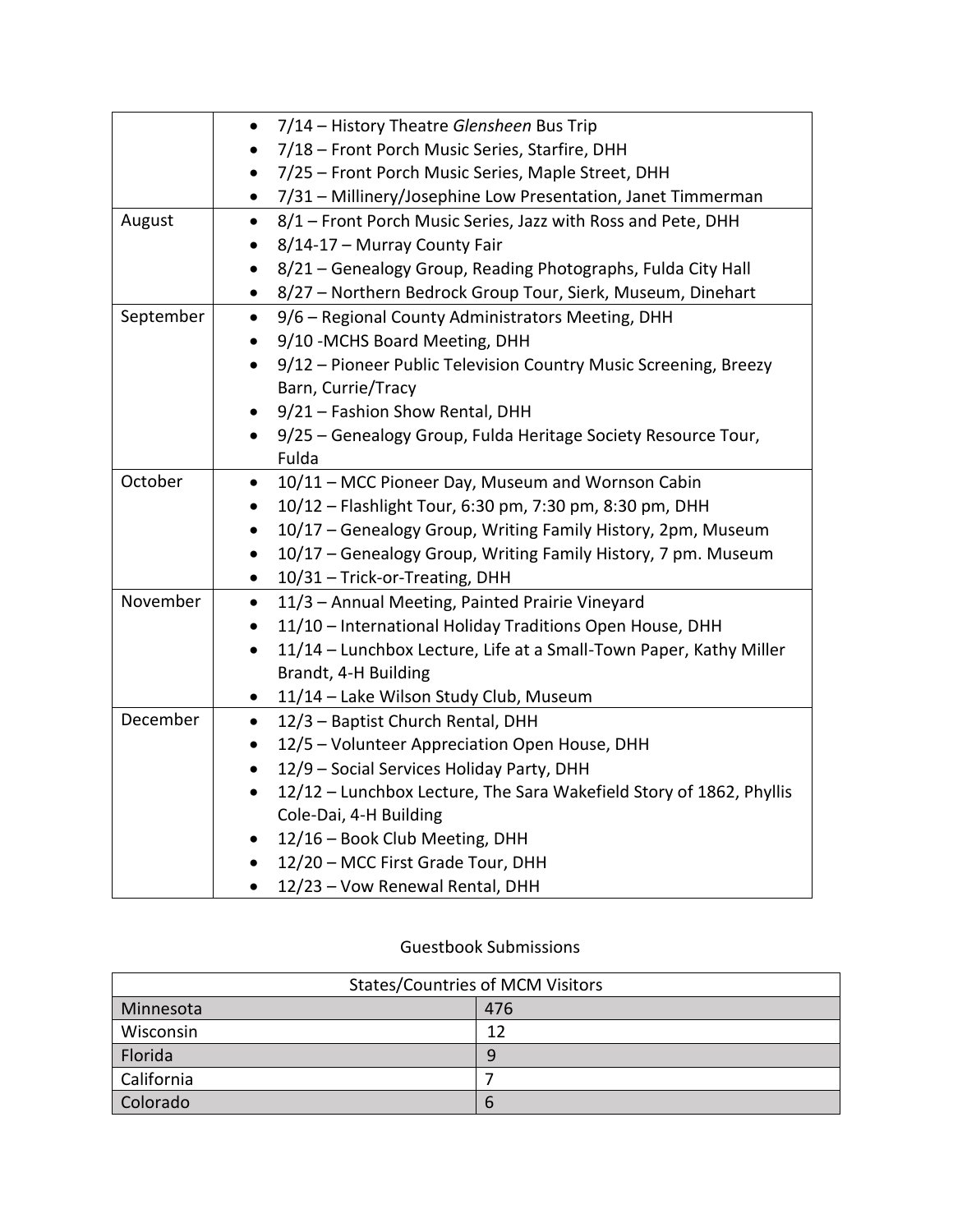| lowa                    | 6              |  |
|-------------------------|----------------|--|
| South Dakota            | 8              |  |
| Honduras                | 5              |  |
| <b>New York</b>         | 5              |  |
| Oregon                  | 5              |  |
| North Dakota            | $\overline{4}$ |  |
| Texas                   | 4              |  |
| Kansas                  | 3              |  |
| Michigan                | 3              |  |
| Montana                 | 3              |  |
| Spain                   | 3              |  |
| Utah                    | 3              |  |
| Arizona                 | $\overline{2}$ |  |
| Australia               | $\overline{2}$ |  |
| Alaska                  | 1              |  |
| Arkansas                | $\mathbf{1}$   |  |
| <b>Brazil</b>           | $\mathbf 1$    |  |
| Massachusetts           | 1              |  |
| Washington              | $\mathbf{1}$   |  |
| 20 States - 5 Countries |                |  |

\*The majority of people who sign the guestbook do not put their City/State/Country. The numbers above are from those who did fill in the column.

#### Guestbook Comments

- The Staff are amazing : )
- She's Back!
- Thanks for having us!
- Research
- Again!
- Such helpful people!
- Amazing materials
- Thank you so much!
- Research!
- Intro to town
- So nice : )
- She's back!
- She's back...!
- Glad to be here
- Thank you!! I received old picture from home : )
- Always a great experience
- Research!
- Very nice. Thanks
- Project 59 was here
- Thank you! Pictures
- Donate items
- Back again!
- Came to see into of Peick family
- Very neat/Interesting
- Great job! Kids loved it!
- Happy to donate these, they are interesting